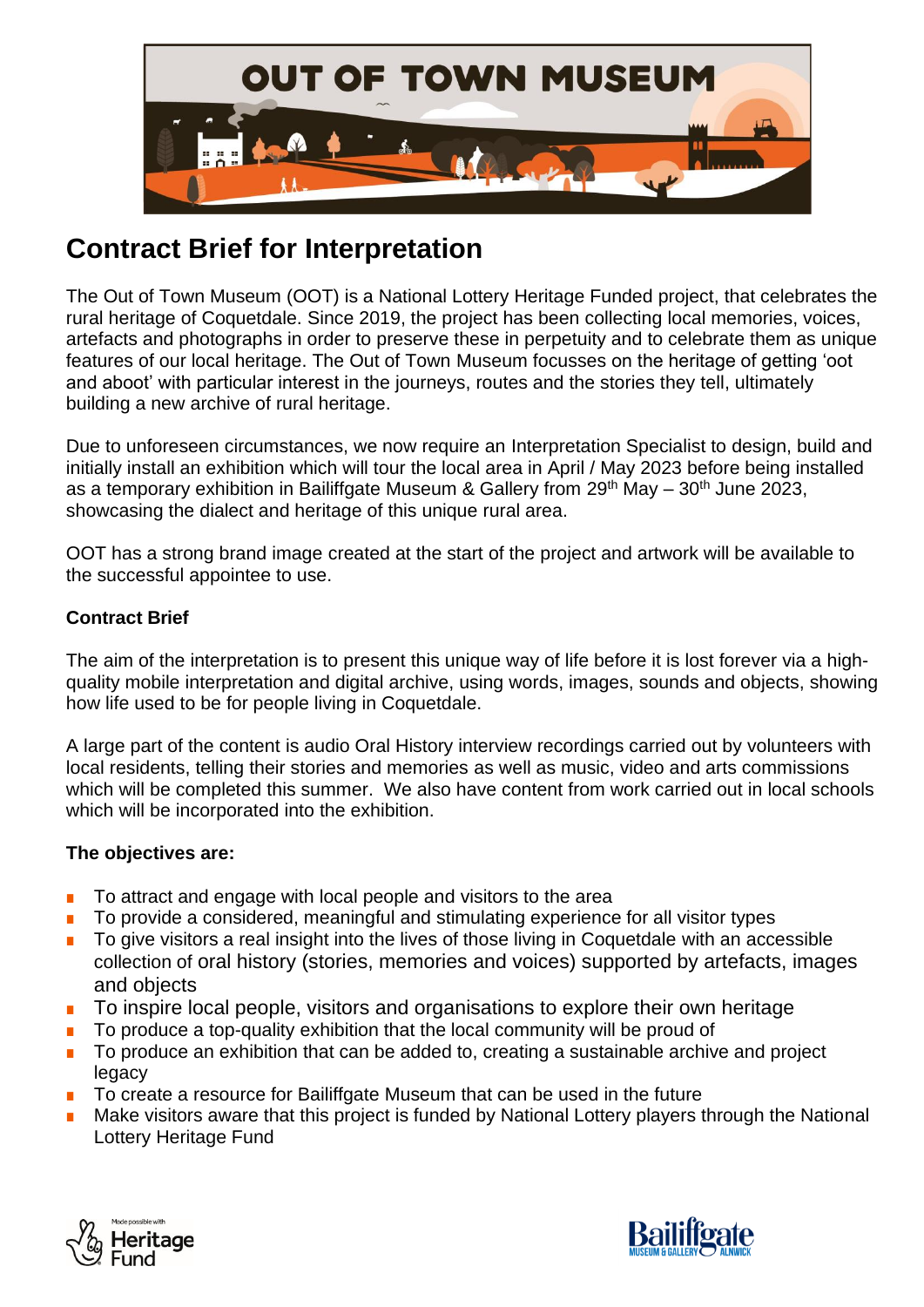# **The exhibition and interpretation**

- The whole exhibition, in a modular format; will be a touring exhibition which can be shown as a single entity in its whole form, but it should also be able to be broken down into modules, which are easily transportable for display at several locations in the area.
- Themes have already been identified during the course of the project and relevant content will be supplied (timescale to be agreed)
- The touring exhibition will be hosted in village halls or community centres within the project area with widely different dimensions and facilities so will need to be adaptable to these situations

#### **Construction, transportation, and assembly**

As it is a touring exhibition which will then be installed at the Bailiffgate Museum, the components will need to be:

- robust
- manageable by one / two people
- simple to set up, with minimal use of tools
- compact for transportation

The exhibition will be seen primarily in a rural setting. The content will also be reflective of a rural way of life. The materials used to produce the exhibition components should be complementary to its location.

We want the design of the interpretation to be a participative process, i.e. we want the exhibition to continue to enable people to share their stories and memories and add to our understanding and collection of local heritage. Ideas include:

- sharing different dialect words for objects or photos
- inviting people to contribute their own maps maybe linear maps -of their own journeys in the area
- offering the opportunity to record or contribute with stories, photographs or objects

The exhibition will be age-appropriate, and will include content and participative activities for both younger and older visitors.

In addition, design works for printed materials will be required. This should be considered part of this contract but will be let by separate purchase orders as required – an additional fee will be agreed for each design job as needed. The total budget for design is in the region of £1,500 but each job will be agreed separately.

## **Requirements**

- Experience of working with cultural heritage and in community settings
- **EXPLOMED And SET And Controller Standing of the culture and heritage of Coquetdale / similar rural** environment
- Combining a variety of outputs including audio, film, music, professional photographs, maps
- **E** Ability to include oral history interview recordings (content to be provided by OOT Oral History Specialist) as significant part of the exhibition
- **•** To work in a fully inclusive manner demonstrating how content will be accessible for a wide audience
- Valid public liability insurance of at least £10 million
- **•** To comply with risk assessment and monitoring procedures for the project